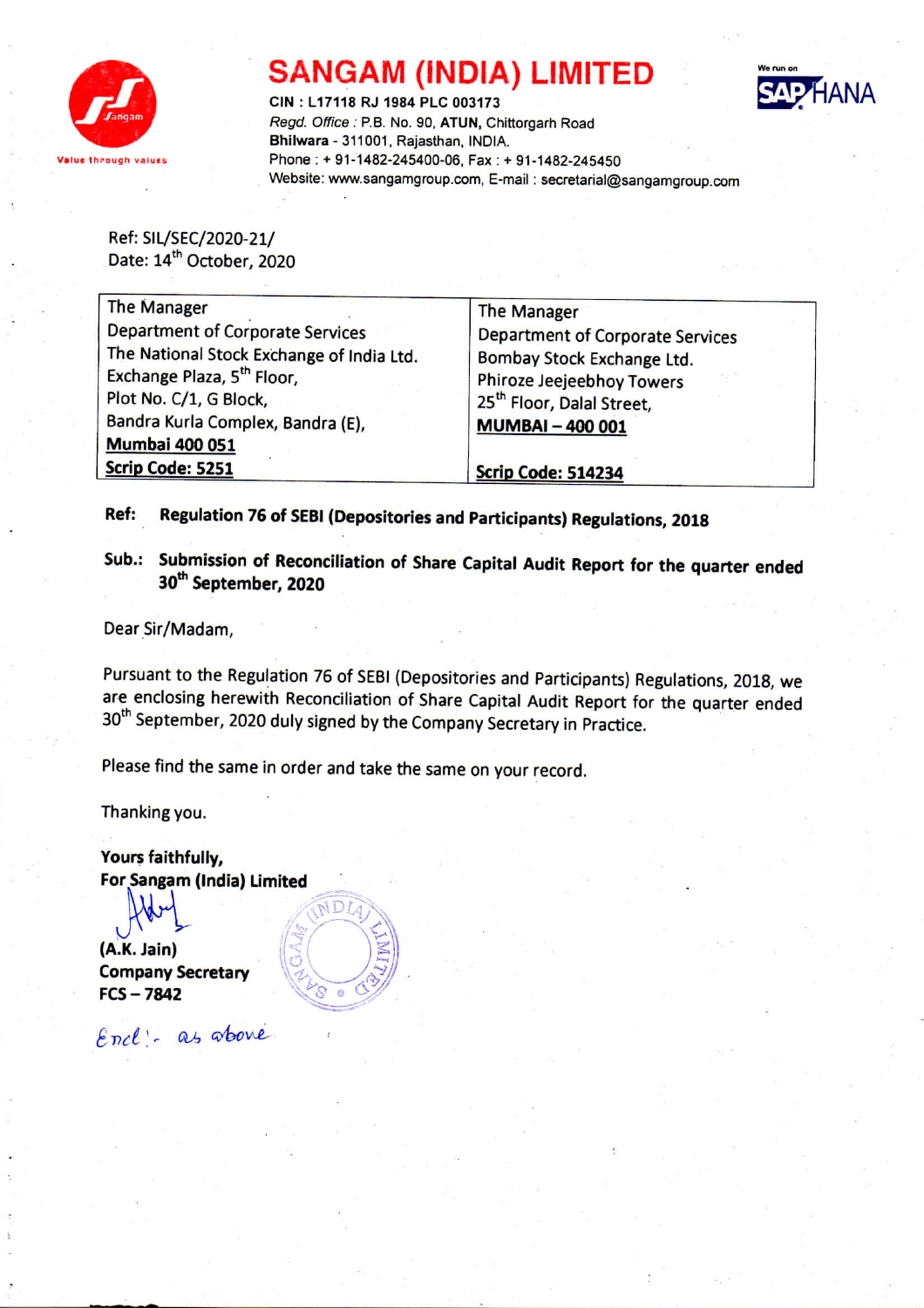

## RECONCILIATION OF SHARE CAPITAL AUDIT REPORT

As per Regulation 76 of the SEBI (Depositories and Participants) Regulations, 2018

- 1 For Quarter Ended
- 2 ISIN
- 3 Face Value :
- 4 Name of the Company
- 5 Registered Office Address

×

- 6 Correspondence Address
- 7 Telephone & Fax Nos.
- 8 Email address

Issued Capital

record): BSE & NSE

9 Names of the Stock Exchanges where the company's securities are listed:

September, 2020

INE495C01010  $Rs.10/-$ 

SANGAM (INDIA) LIMITED ATTUN, CHITTORGARH ROAD, P.B. NO 90, SHILWARA, RAJASTHAN, 311001 ATTUN, CHITTORGARH ROAD, P.B. NO 90, BHILWARA, RAJASTHAN, 311001

01482-245400

secretarial@sangamgroup.com

**BSE LIMITED** NATIONAL STOCK EXCHANGEOF INDIA LIMITED

| <b>Number</b><br>of<br>shares | % of Total Issued Cap. |
|-------------------------------|------------------------|
| 39421559                      | 100.00                 |
| 39421559                      | 100.00                 |

- 12 Held in dematerialised form in CDSL
- 13 Held in dematerialised form in NSDL
- 14 Physical

10 11

ż,

- 15 Total No. of shares (12+13+14) 39421559
- <sup>16</sup> Reasons for difference if any, between (10&11) ,  $(10\&15)$ ,  $(11\&15)$ : I N.A.

Listed Capital (Exchange-wise)(As per company

| 5734060  | 14.55 |
|----------|-------|
| 33563508 | 85.14 |
| 123991   | 0.31  |

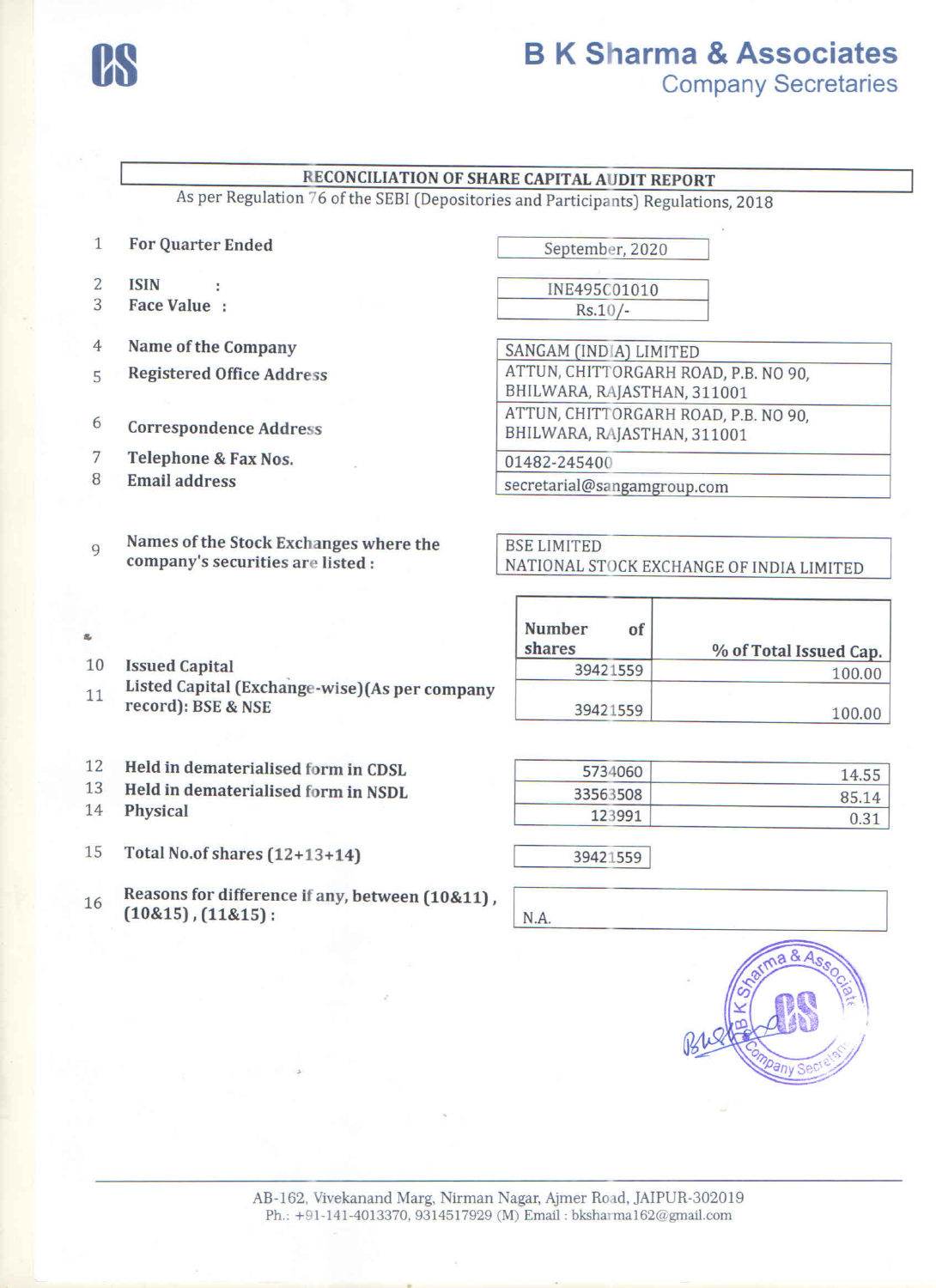

17 Certifying the details of changes in share capital during the quarter under consideration as per Table below:

| Particulars | No. of<br><b>Shares</b> | Applied / Not Applied for<br>Listing | Listed on<br>Stock<br><b>Exchanges</b><br>(Specify)<br>Names) | Whether<br>intimated<br>to CDSL | Whether<br>intimate<br>to NSDL | In-Principle<br>Approval<br>Pending for<br>SE (Specify<br>Names) |
|-------------|-------------------------|--------------------------------------|---------------------------------------------------------------|---------------------------------|--------------------------------|------------------------------------------------------------------|
|             |                         |                                      |                                                               |                                 |                                | ٠                                                                |

- 18 Register of Members is updated (Yes / No ) If not, updated upto which date
- 19 Reference of previous quarter with regards to excess dematerialised shares, if any.
- 20 Has the company resolved the matter mentioned in point no.19 above in the current quarter? If not, reason why? *-NA-*
- 21 Mentioned the total no. of requests, if any, confirmed after 21 days and the total no.of requests pending

| No.of requests No.of shares Reasons for delay |
|-----------------------------------------------|
|                                               |
|                                               |
|                                               |

22. Name, Telephone & *Fax* No. of the Compliance Officer of the Co.

MR. A.K. JAIN Company Secretary & Compliance Officer TEL NO. 01482-245400; FAX NO. 01482-245450

23. Name, Address, Tel. & Fax *No.*, Regn. No. of the Certifying CS: **B K SHARMA & ASSOCIATES**,

Company Secretaries AB-162, Vivekanand Marg, Nirman Nagar., Near OCM, Ajmer Road, Jaipur-302019 Ph. 0141-4013370; Email:bksharmaI62@gmail.com FCS-6206; COP-12636



YES